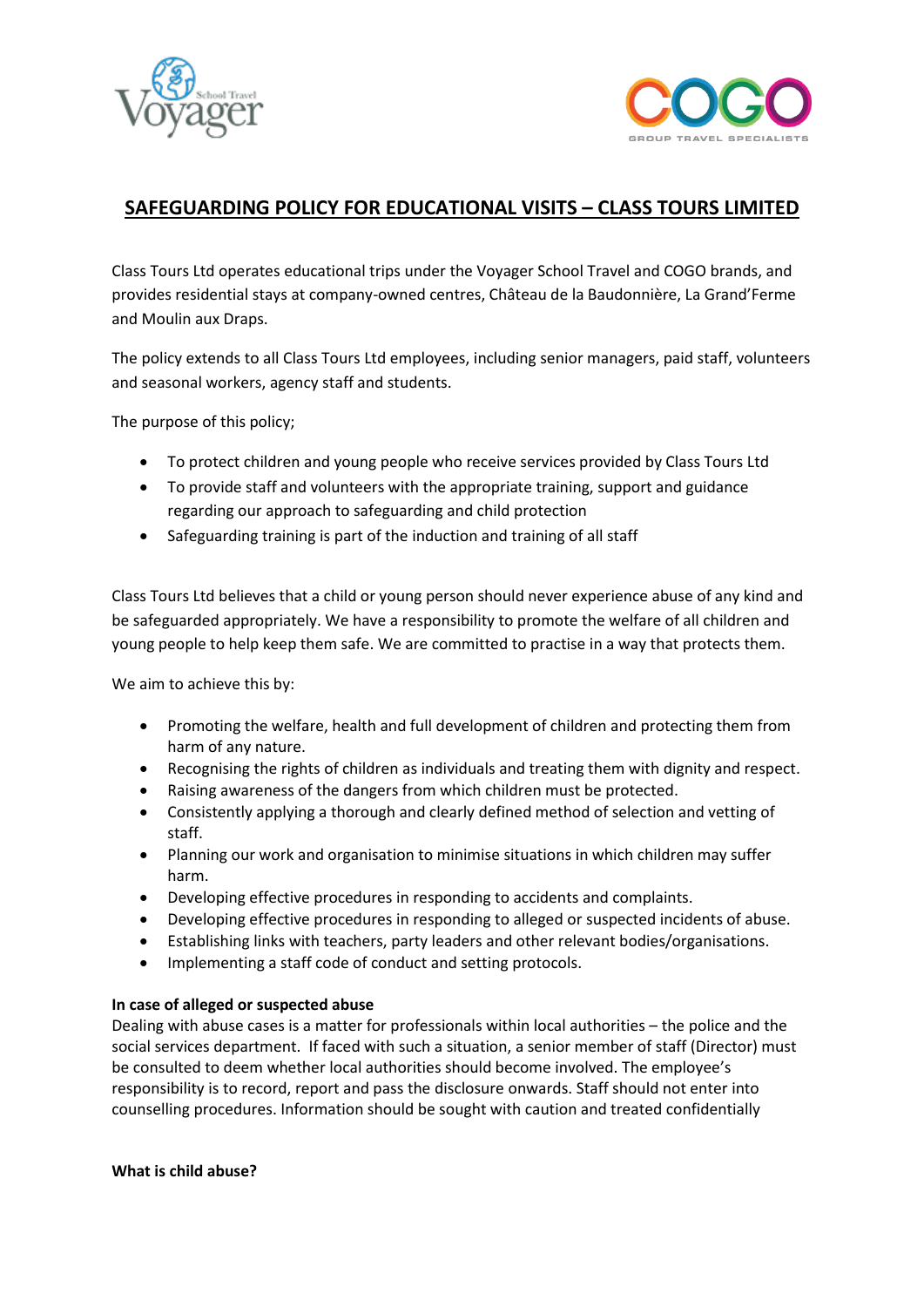



A child is normally considered to be anyone less than 18 years of age. Adults or children can be abusers. There can be many different reasons for inflicting abuse on others. Whatever the reason, abuse must be stopped or, preferably, prevented. It is always wrong and it is never the victim's fault.

Abuse falls into four main categories - although a child may experience more than one kind at any one time (e.g. the child may be both physically and emotionally abused at the same time).

## Neglect

The persistent or severe neglect of a child (e.g. by exposure to any kind of danger, including cold or starvation) can result in the impairment of the child's health or development. Children who are neglected may often show signs of unhappiness; they may appear withdrawn or unusually aggressive in some way. They may have lingering health problems or have difficulties at school.

## Physical abuse

Physical abuse of a child, whether the injury was deliberate or knowingly not prevented, can cause injuries such as bruising, burns, fractures, internal injuries and brain damage.

## Sexual abuse

The sexual exploitation of a child or adolescent occurs when an adult forces them to take part in a sexual activity, using the child to satisfy his or her own sexual desires. This can involve rape, fondling, masturbation, or exposing children to pornographic videos, books,

magazines or other material.

## Emotional Abuse

Severe emotional ill-treatment or rejection can cause adverse effect on the emotional and behavioural development of a child. Emotional abuse hurts children very deeply. Children need love, reassurance and praise from their parents and carers, so that they become fulfilled, confident and happy in themselves.

### Bullying

Child abuse, therefore, is the result of a direct act or failure on the part of the parent or career to act to provide proper care or both.

# **Class Tours Employees should:**

- Treat everyone with respect
- Provide an example they wish others to follow
- Plan activities that involve more than one other person being present, or at least which are within sight or hearing of others
- Respect a young person's right to personal privacy
- Have separate sleeping accommodation for leaders and young people
- Encourage young people and adults to feel comfortable and caring enough to point out attitudes or behaviour they do not like
- Maintain a healthy adult lifestyle
- Remember that someone else might misinterpret their actions, no matter how wellintentioned
- Recognise that caution is required even in sensitive moments of counselling, such as when dealing with bullying, bereavement or abuse
- Under no circumstances attempt to deal with an accusation of abuse alone

### **Class Tours Employees should never:**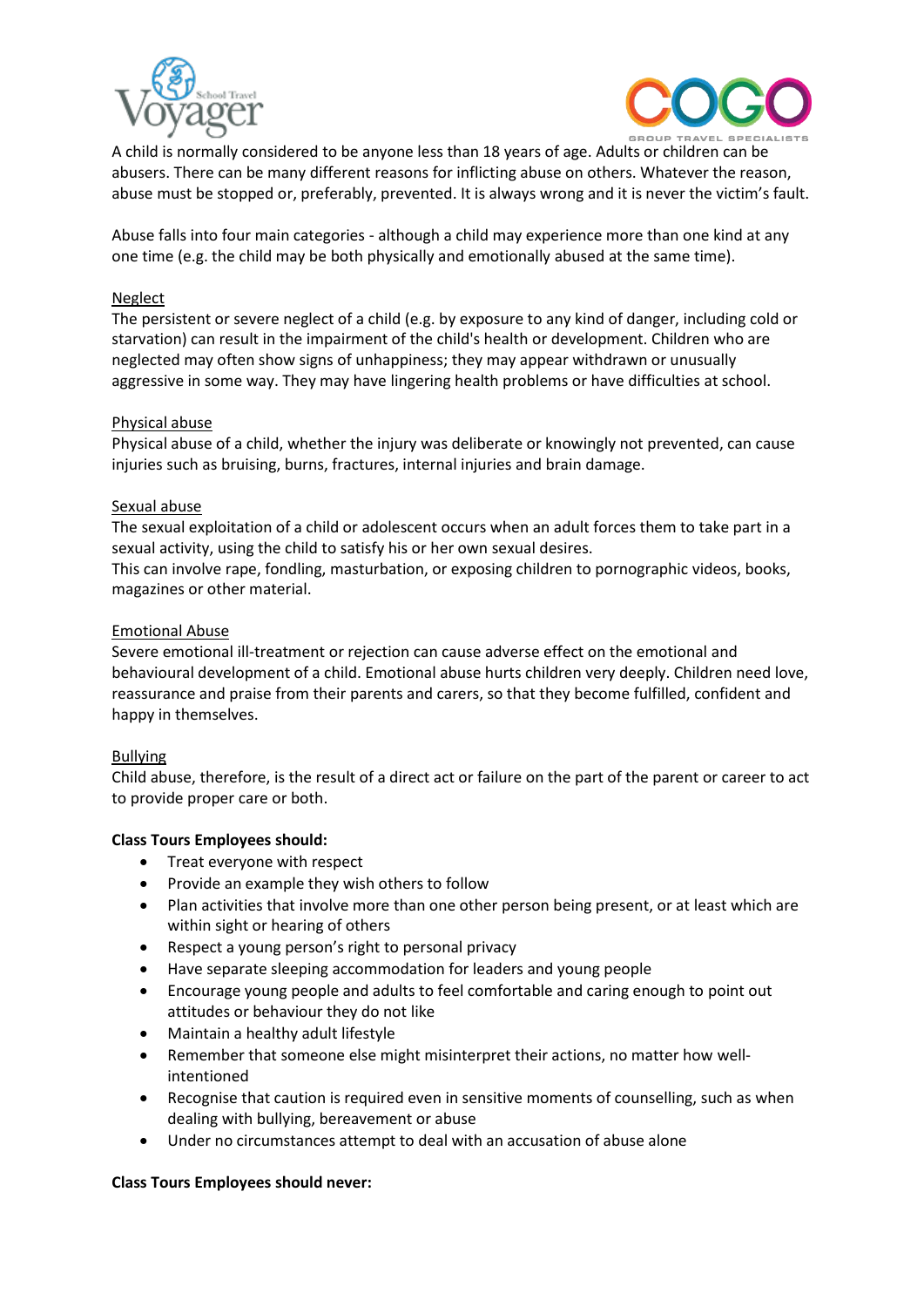



- Spend time alone with children away from others
- Engage in rough, physical or sexually provocative games including horseplay
- Permit abusive youth peer activities (e.g. Initiation ceremonies, ridiculing, bullying)
- Allow or engage in inappropriate touching of any form
- Allow children to use inappropriate language unchallenged
- Make sexually suggestive comments about, or to a child, even in fun
- Let allegations a child makes go unchallenged or unrecorded
- Do things of a personal nature for a child that they can do for themselves
- Jump to conclusions about others without checking facts
- Be drawn into inappropriate attention-seeking behaviour such as tantrums or crushes
- Exaggerate or trivialize child-abuse issues
- Show favouritism towards an individual
- Rely on their own good name to protect them
- Believe 'it could never happen to me'

### **Procedure for employees dealing with allegations or suspicions of abuse**

If a child discloses information to you:

#### **Do:**

- Listen carefully and remain calm and approachable.
- Repeat the following: "I believe what you are saying, but I need someone with me while we talk".
- Take the child to the appropriate Party Leader (unless this is the person complained about).
- If the child refuses to go to the Party Leader do not force them, but ensure the Party
- Leader is informed.
- Report the matter to the Child Protection Officer.
- Record the disclosure using the attached forms.
- Details of any disclosure should be recorded in a retrievable and permanent medium. If possible record the details immediately or as soon afterwards as possible. Record the actual words spoken by the child. Include who is present and where the information was disclosed (e.g. after morning briefing in hotel reception).

### **Do not:**

- Panic
- Promise to keep secrets.
- Inquire into the details of the abuse.
- Make a child repeat the story unnecessarily.
- Allow witnesses to give an account in the presence and hearing of other witnesses (a child who is a victim is also a witness).
- The child should not be asked questions except to establish whether there is any immediate or ongoing risk to them or any other child, or to establish whether the matter needs to be reported to the authorities locally or in the UK.
- Under no circumstances should a child be asked to give detailed information of an incident that is clearly an offence requiring referral to the social services or police.